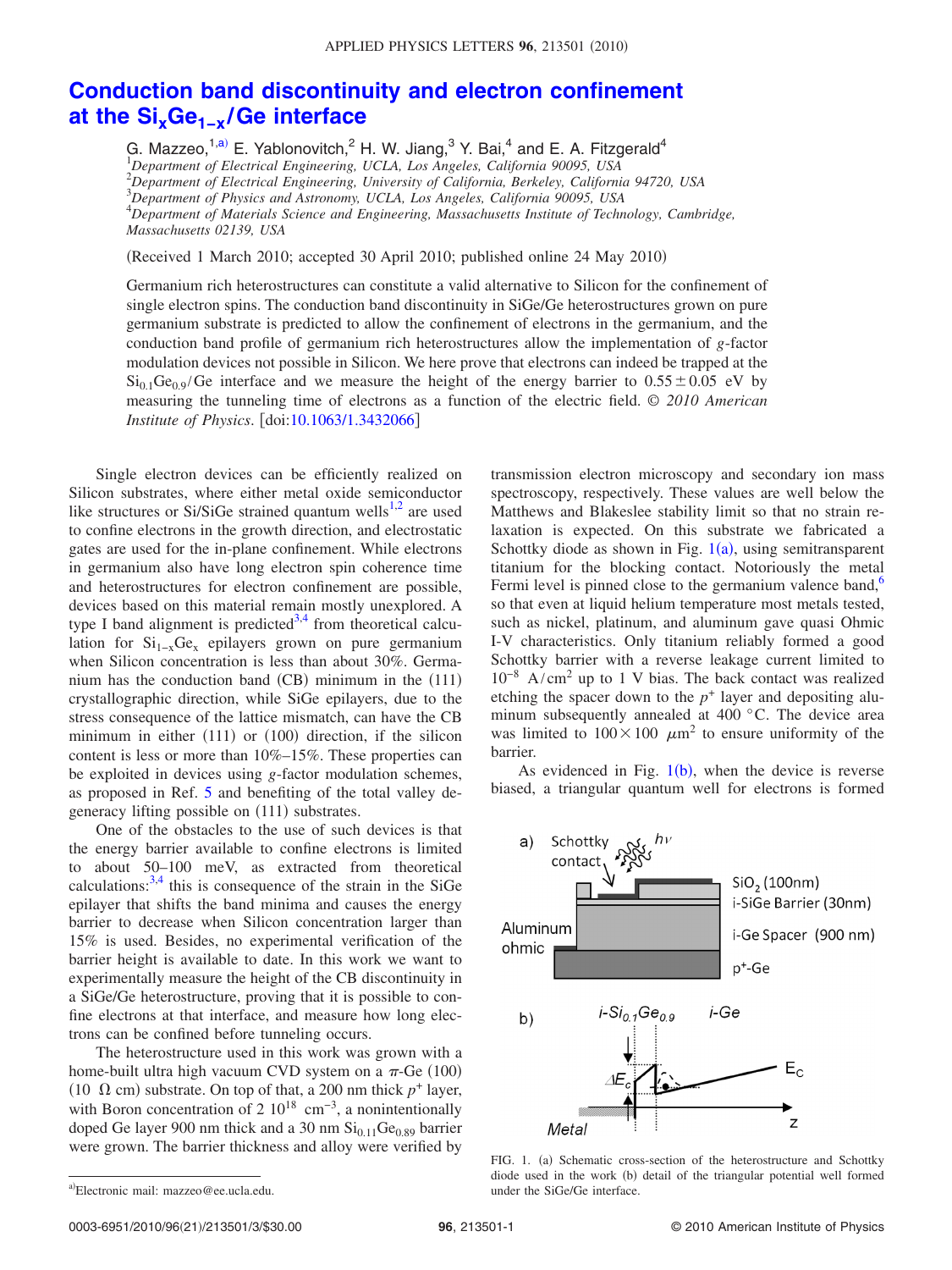<span id="page-1-0"></span>

FIG. 2. Schematic time diagram of the measurement sequence of the (from top to bottom) bias voltage, illumination, and device current during the measurement. Steps from 1 to 3 are repeated twice, but only during the first iteration the laser is turned on. The current diagram schematically shows the capacitance charging current with the additional long tail observed when confined electrons are accumulated.

under the SiGe/Ge interface, delimited at the left (top) side by a trapezoidal barrier. Being the barrier height in the 50– 100 meV range and the thickness limited to few tens of nanometers, a considerable tunneling probability is expected.

Experiments were performed in liquid helium, to eliminate any thermally activated process. To detect the trapping and tunneling of electrons through the barrier we photogenerated electron-hole pairs by absorption of a 630 nm radiation: the internal electric filed is such that holes are collected at the substrate while electrons accumulate under the barrier and eventually tunnel through it and are collected at the Schottky contact. After the photogeneration electron tunneling is detected by measuring the current flowing through the device. Electrons tunneling through the barrier induce a charge on the electrodes equivalent to that generated by a charge moving inside the plates of a capacitor. In our device each electron induces a total charge equivalent to  $t_b/(t_b)$  $+t_s$  $\cdot q \approx 0.03 \cdot q$ , where  $t_b$  and  $t_s$  are the thicknesses of the barrier and spacer, respectively, and *q* is the electron charge.

In order to maximize the available signal electrons were generated at zero bias, where tunneling is slower and a higher electron density can be obtained; detection was then performed at a larger reverse bias, to increase the tunneling probability, and therefore, the current signal. Each measurement sequence, depicted in Fig. [2,](#page-1-0) consists of three steps:

- $(1)$ 1 A large reverse bias peak is applied to the junction in order to remove any electrons possibly present at the interface.
- $(2)$ The bias is set to  $0 \nabla$  and a light pulse is sent to photogenerate the electrons.
- $(3)$ The bias voltage is increased again and the photocurrent is measured: the voltage applied in this phase, referred to as the extraction voltage, is used to control the tunneling probability.

Charging the total device capacitance of 3 pF at the beginning of the third step requires a charge at least one order of magnitude larger than that induced by the electrons tunneling. To discriminate the two contributions the previous bias sequence is repeated two times, where, at the second

<span id="page-1-1"></span>

FIG. 3. (a) Time traces of the collected charge at extraction voltages of 0.3, 0.35, and 0.4 V. Symbols are experimental data and lines are the best fitting two-exponential curves. (b) Decay time of the electron density vs the bias voltage. Dots are experimental data while the two lines are calculated for barrier heights of 50 and 60 meV.

iteration, no light pulse is applied. The two current signals measured at each iteration are subtracted to each other and numerically integrated to obtain the charge signal generated by the tunneling of the trapped electrons.

Figure  $3(a)$  $3(a)$  shows typical charge versus time signals recorded at three different extraction voltages, where the origin of the time scale is set at the beginning of the third voltage step. The experimental data are fit with a two exponential decay curve. The faster exponential has time constant limited by the amplifier bandwidth, 50 kHz for the traces reported, and amplitude proportional to the change of bias voltage at the beginning of the third step: we attribute this signal to a relatively small modification of the total device capacitance consequence of light absorption.

Conversely, the charge collected with a slower time constant can be attributed to electrons tunneling through the barrier. As expected, the risetime, corresponding to the average tunneling time, is strongly dependent on the applied bias, while the total collected charge is constant at  $10^{-14} \pm 0.1$  $\times 10^{-14}$ *Q*, corresponding to a density of trapped electron of  $2 \times 10^{-10}$  e<sup>-</sup>/cm<sup>2</sup>. The tunneling times obtained as a function of the extraction voltage are reported as the full markers in Fig.  $3(b)$  $3(b)$ .

To confirm the validity of the experiments and extract the effective height of the tunneling barrier we developed a semiclassical model to calculate the electrons tunneling time. In this model we used the physical dimensions measured for the device previously characterized, so that the only free parameter left is the energy barrier height at the SiGe/Ge interface.

The average tunneling time is  $\tau_t = \Theta/\nu_e$ , where  $\Theta$  is the tunneling probability and  $\nu_e$  the attempt to escape frequency. The tunneling probability for a trapezoidal barrier calculated